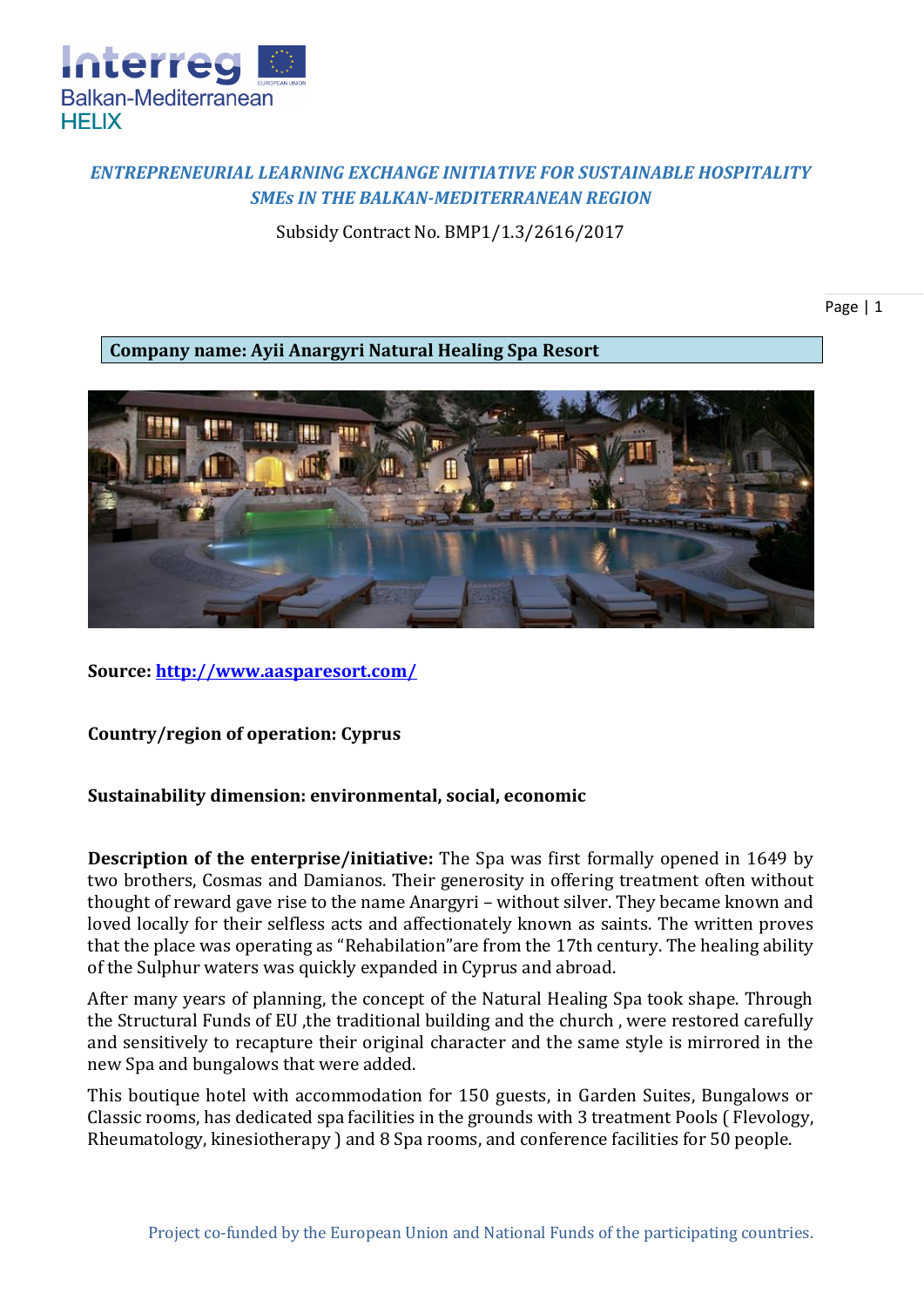

Cuisine from locally grown produce will reveal all that is best in traditional Cypriot fare – food that is garden fresh, nutritious, flavoursome

**Social/ community impact sought:** designing a building as 'green' as possible, with low energy consumption offering high quality services

Page | 2

**Stakeholders:** guests, society

**Approach applied:** resource-efficiency, process innovation

**Innovation applied:** The only resort in the island implementing all sources of renewable energies.

**Social impact and business results achieved:** Set in a valley of mature trees, the resort offers a unique retreat, a place of profound calm and the opportunity to enjoy the healthgiving waters which have benefited visitors for so many years. Using all the below mentioned renewable energy systems and energy saving systems the resort achieve 40-45% savings in electrical and energy consumption.

**Financial situation / sustainability of the business model:** Both buildings (Spa & Hotel), use renewable energy for all of the mechanical systems. Furthermore, the buildings are well insulated, taking advantage of the loss of the energy. Great importance was given to the efficiency of the lighting of the building, by using Led's instead of incandescent bulbs which consume a lot of energy. Also all the rooms have sound and motion sensors, so that when the room is not in use, electricity is not consumed.

A complete B.M.S (Building Management System) is installed from where the maximum demand can be controlled, all the external lighting as well as common lighting can be time controlled and the operation of all mechanical systems can be controlled, therefore all the systems run at the most economical way. By installing solar pumps combined with photovoltaic panels, the hotel management have managed to have almost zero consumption of electricity for the function of the swimming pools.

The Hotel – Spa uses mechanical systems which are specially designed to save energy. The mechanical systems work with Geothermal for the heating and cooling of the building and hot domestic hot water (normal and sulphur) as well as heating of the spa indoor pools. Solar Energy is used for hot domestic water (normal and sulphur) as well as heating of the spa heating of the indoor pools. Also, Solar Energy (Photovoltaic Panels) is used for the function of the pools.

**Key success factors:** resource-efficiency